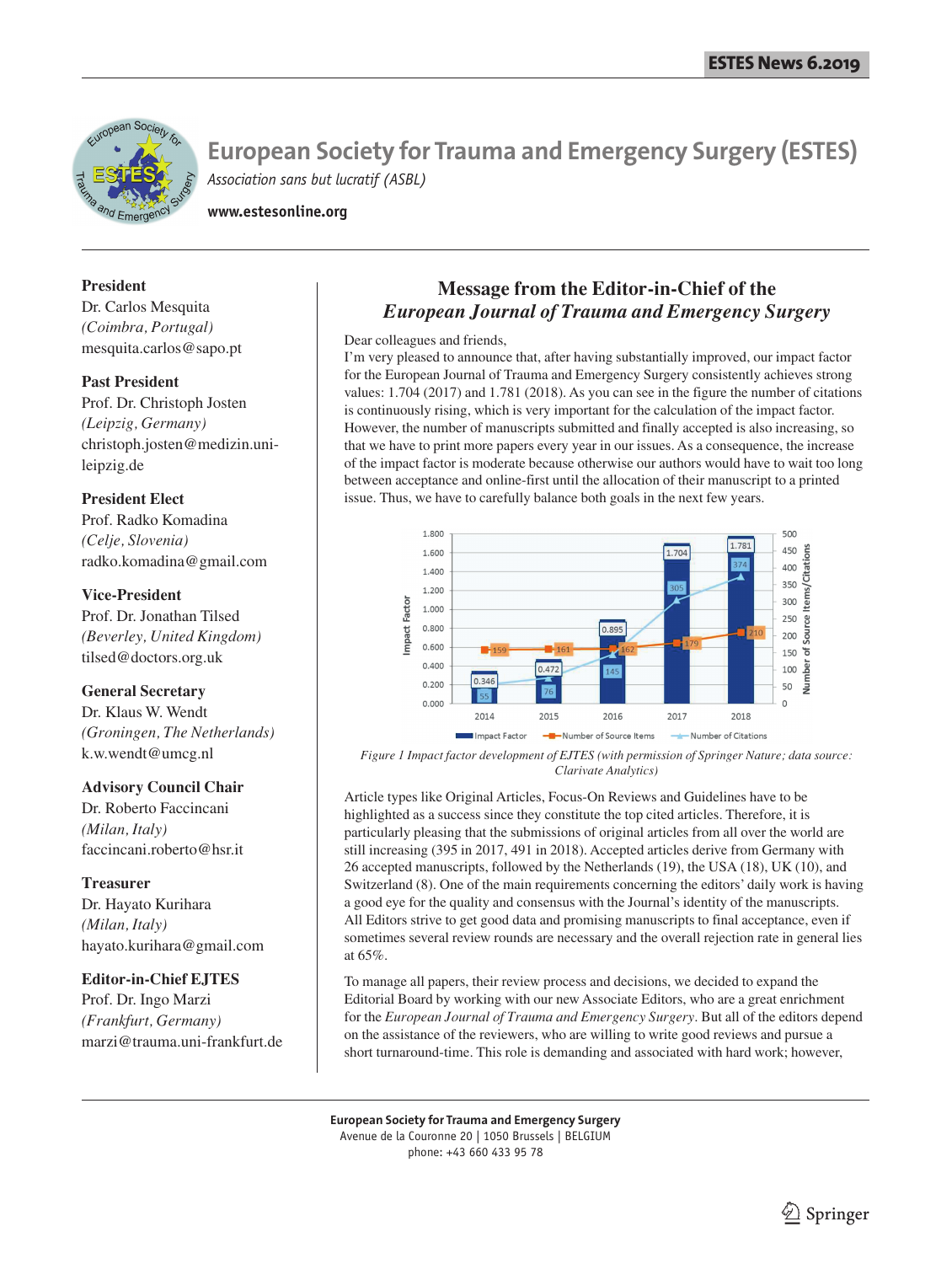

**www.estesonline.org**

it improves the journal and will directly contribute to its success. Therefore, I thank all the reviewers for their tremendous work for the welfare of the journal. In this respect, we are always open and delighted about interest from new reviewers, who are committed to the journal and willing to hold the standard high in addition to their main work. Please feel free to contact the editorial office to start up with first reviews. In addition, we are more than happy if you have good suggestions regarding Focus-on topics for which you could write the editorial, after approval of the topic by the editors. And please consider publications in the *European Journal of Trauma and Emergency Surgery* (https://www.springer.com/journal/68), if there are publications relevant to your current research and paper submissions anywhere!

Furthermore I have to announce that Prof. Ari Leppäniemi will assume the function of Editor Emeritus in 2020. Ari was most important for the successful development of the *EJTES* in recent years, moreover as a very efficient and reliable editor and colleague. I am very proud that I had the privilege to work with him together. On behalf of the Editorial Board of the Journal and Springer Nature I like to express our deep gratitude for Ari's work. But I think, we can count on him on various occasions in the future!

Fortunately I am able to announce that starting in January 2020, Prof. Zsolt Balogh from Newcastle, Australia and Prof. Raul Coimbra from Los Angeles, US, will be full Editors of the *EJTES*, which reflects the clear international visibility of the *EJTES*. In addition, I am proud that Prof. Frank Hildebrand from Aachen, Germany, will take over the position of an Associate Editor. Finally yet importantly, I would like to thank the Editors Prof. Pol Maria Rommens and Prof. Fernando Turegano for their continuous and enriching work for the journal. Likewise I thank our Associate Editors Prof. Thomas Mittlmeier and Prof. Rifat Latifi for their work.

I wish you all a peaceful Christmas time and all the best for 2020!

Prof. Dr. Ingo Marzi Editor-in-Chief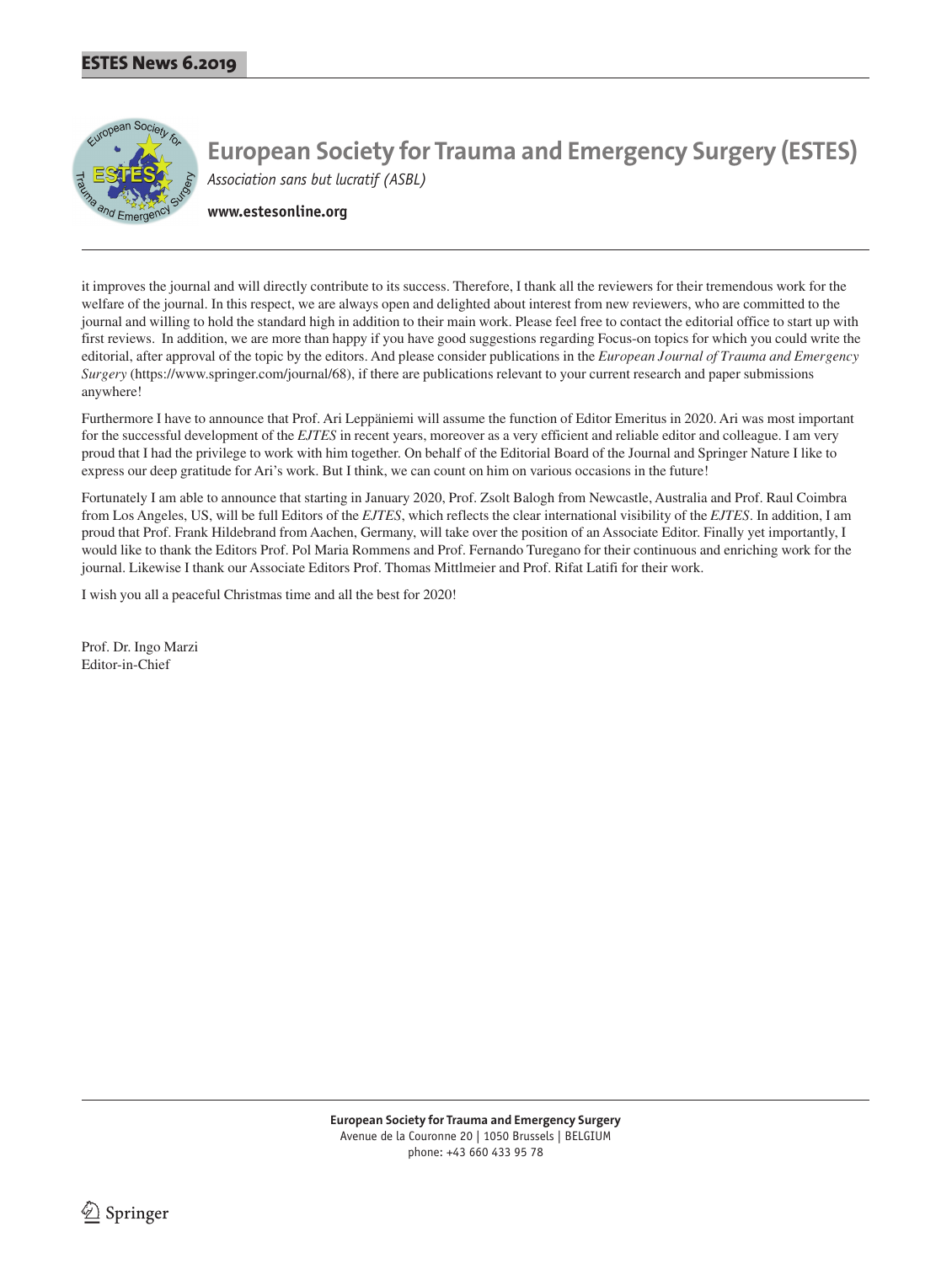

**www.estesonline.org**

#### **Report of ESTES Congress Grant Winner René Verboket**



Dear colleagues,

It was a great honor and pleasure for me to attend the 20<sup>th</sup> European Congress of Trauma and Emergency Surgery in Prague, Czech Republic.

First of all I want to thank the ECTES committee for selecting me as travel grant winner. The possibility to hear speeches by international leading experts in Trauma and Emergency Surgery was very enriching for my clinical progress. I was able to attend several very interesting lectures and to present a poster from our working group.

The poster I presented was about a basic research topic. I am grateful for the opportunity to share the work of our working group with the members of ESTES. In our work we produced platelet-rich fibrin (PRF) from blood in a one-step centrifugation procedure through physiologic clot formation and assumed that the composition of PRF and its regenerative effect is changed after surgical intervention. We collected blood in the clinic and manufactured PRF from patients two days after surgical intervention and compared it to PRF from healthy volunteers. We were able to show that surgical intervention leads to significant alterations in PRF with regard to its proinflammatory potential, whereas the concentration of hematopoietic stem cells was not altered. In the next step it has to be evaluated whether those alterations affect PRF's regenerative potential and so the use in traumatized patients/patient after surgical intervention.

The combination of basic research and clinical research in trauma is very important. More and more regenerative and reparative approaches are being researched and shall be used by clinical surgeons. We must seize the opportunity to participate in the development of these to build them like we need them.

The number of high quality sessions and poster presentations was impressive. It was very difficult to choose between so many interesting topics and prominent speakers. So I can only name a few highlights. "Pelvic Injuries and Severe Bleeding – My Indication for..." was a very interesting session with intensive discussion. Also the sessions "Polytrauma in Children (Younger than 10 Years)" and "Operative Solutions for Distal Tibial Fractures" presented many interesting aspects and techniques.

> **European Society for Trauma and Emergency Surgery** Avenue de la Couronne 20 | 1050 Brussels | BELGIUM phone: +43 660 433 95 78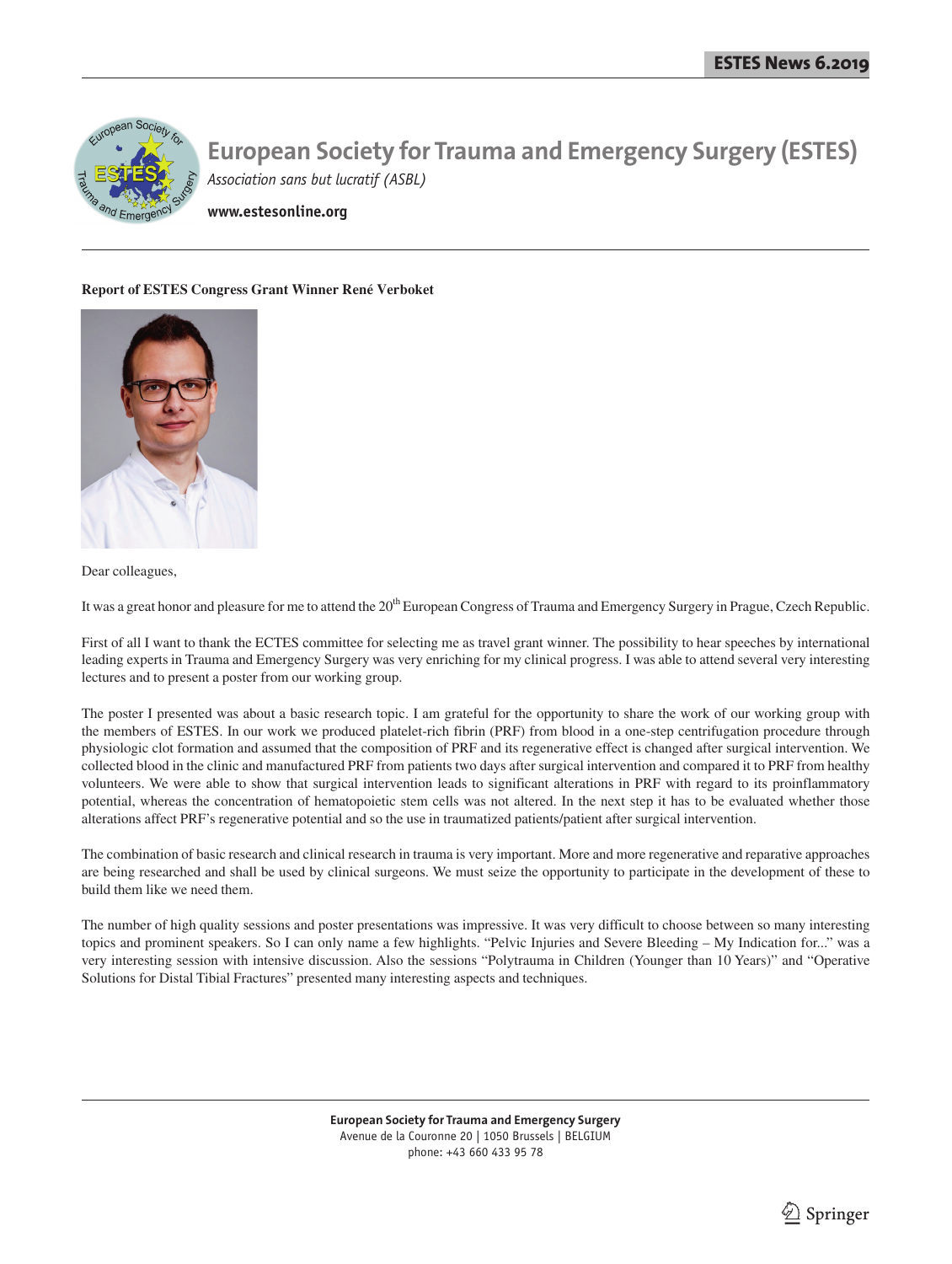

**www.estesonline.org**

Additionally, I was able to visit the beautiful city of Prague. It has wonderful architecture and a colorful history. After the congress, we walked over the famous Charles Bridge and visited the old town near the Vltava River.

ECTES 2019 was a very insightful event with a high scientific level. I was able to enrich my knowledge in trauma and emergency surgery and I am looking forward to the equally interesting 2020 congress in Oslo.

Best regards, René Verboket MD, MHBA Department of Trauma, Hand and Reconstructive Surgery Goethe University Frankfurt am Main, Germany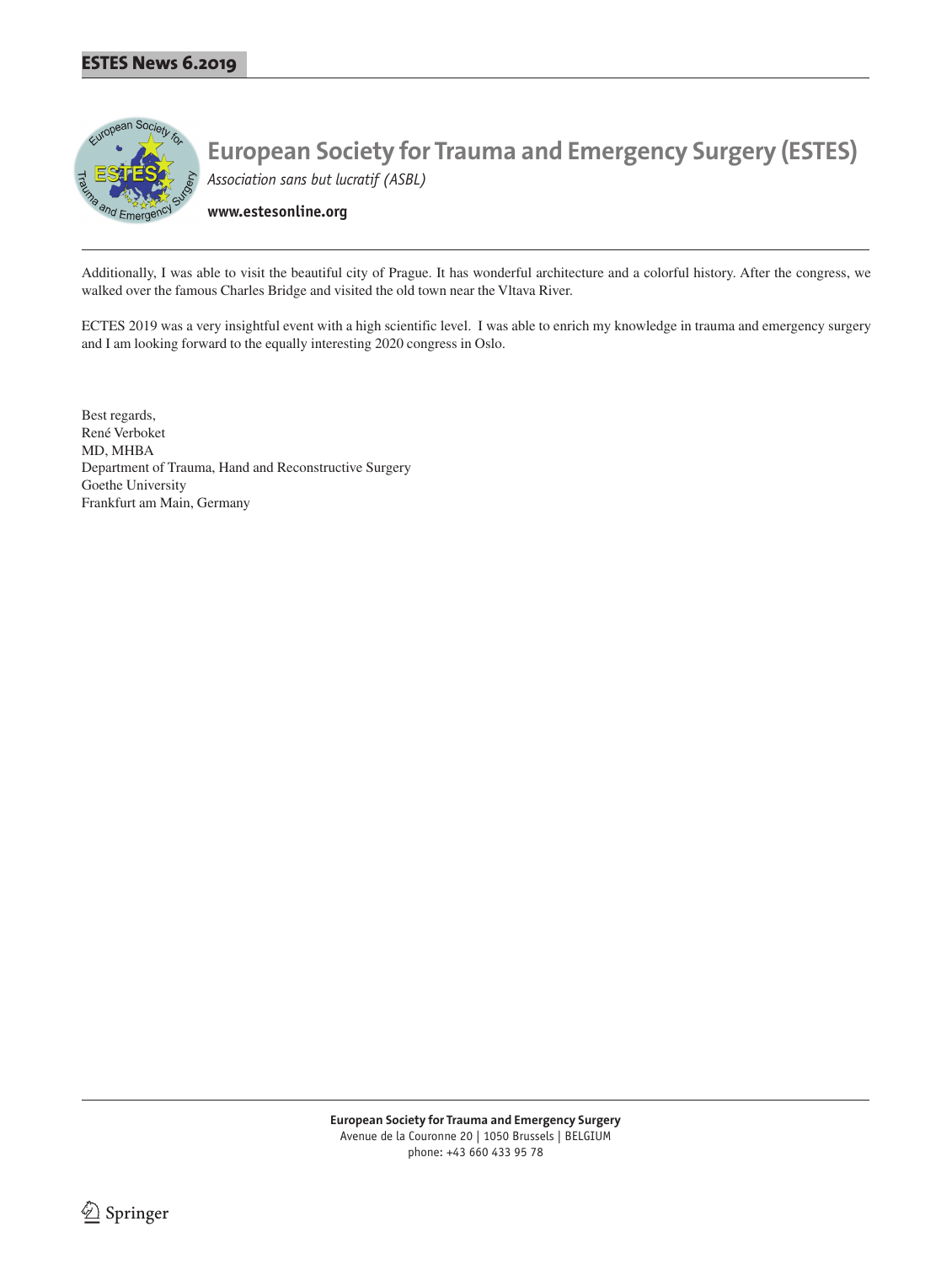

**www.estesonline.org**

## DO YOU ALSO WANT TO BE CONGRESS GRANT WINNER?

Are you going to attend the 21<sup>th</sup> European Congress of Trauma and Emergency Surgery taking place in Oslo, Norway (April 26–28, 2020)?

Would you like to win a travel grant of EUR 1,000?

Do you fulfill the criteria?

If your answer to all questions above is "yes", seize this chance and apply now!

The prerequisites are:

- Age below 35 (date of congress is decisive)
- Specialist or Specialist-in-Training in Trauma and Emergency Surgery
- Submission and presentation of an accepted abstract
- Documented scientific activities
- Submission of the required documents (letter of intent, CV, list of publications, letter of recommendation
- Short written report about the congress after the event
- Individual member of ESTES or intention to become an individual member of ESTES

The application form can be downloaded on the ESTES website (Education) after notification of accepted abstracts has been sent out.

To apply for a grant, please return the filled-out application form and all required documents to the ESTES Administrative Office: office@estesonline.org